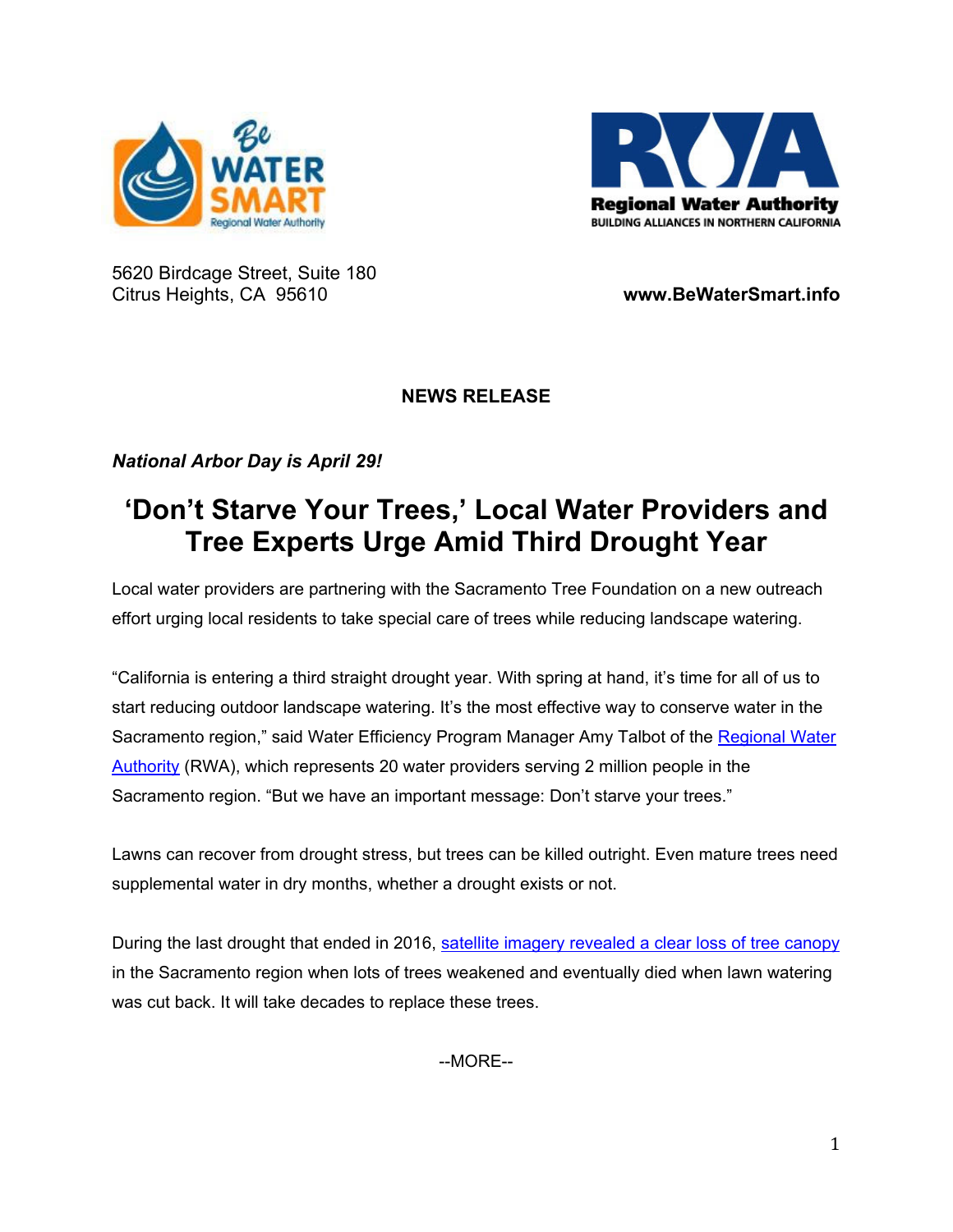"Sacramento is proudly recognized as the 'City of Trees' for a reason. We have prioritized our urban tree canopy as a symbol of our regard for nature and our desire to foster a livable, beautiful community," said Stephanie Robinson, Communications and Marketing Manager for the **Sacramento Tree Foundation**. "We cannot jeopardize this investment, even during drought years."

The Regional Water Authority and Sacramento Tree Foundation are asking residents and businesses to adopt these five basic practices to protect trees during drought:

- 1. Test soil moisture by poking a moisture meter or long screwdriver into the dirt beneath the tree canopy to know when your trees need to be watered. If it comes out dry, it's time.
- 2. Focus on delivering a very slow, deep drink to trees, allowing water to seep 6 to 8 inches below the soil surface.
- 3. For mature trees over 5 years old, give trees a deep soak using a soaker hose or drip irrigation at the furthest reaches of the canopy—but stop if you see runoff, that's water running onto the pavement or gutter. Wait an hour for the water to soak into the soil and start again.
- 4. For young trees, water two to three times a week, 5 gallons at a time. Try the "bucket method" for a slow, deep watering: Drill a 1/8" hole about an inch from the bottom of a 5 gallon bucket, fill with water and leave it to drain into the tree's root zone.
- 5. Finish with a 6-inch-thick layer of wood-chip mulch around the base of each tree (keeping the mulch 4 inches away from the trunk), as far out as the tree canopy. This helps reduce temperature around the tree and hold in soil moisture.

RWA and the Sacramento Tree Foundation have partnered on several videos to demonstrate how to properly water and care for trees. These include:

- [How to help mature trees survive the dry months](https://www.youtube.com/watch?v=VmBmDHVYI1k)
- [How to use the "Bucket Method" to give young trees the water they need](https://www.youtube.com/watch?app=desktop&v=tN4DguyQn2s)

In addition, the **Placer County Water Agency** has partnered with the Colfax High School "Bucket